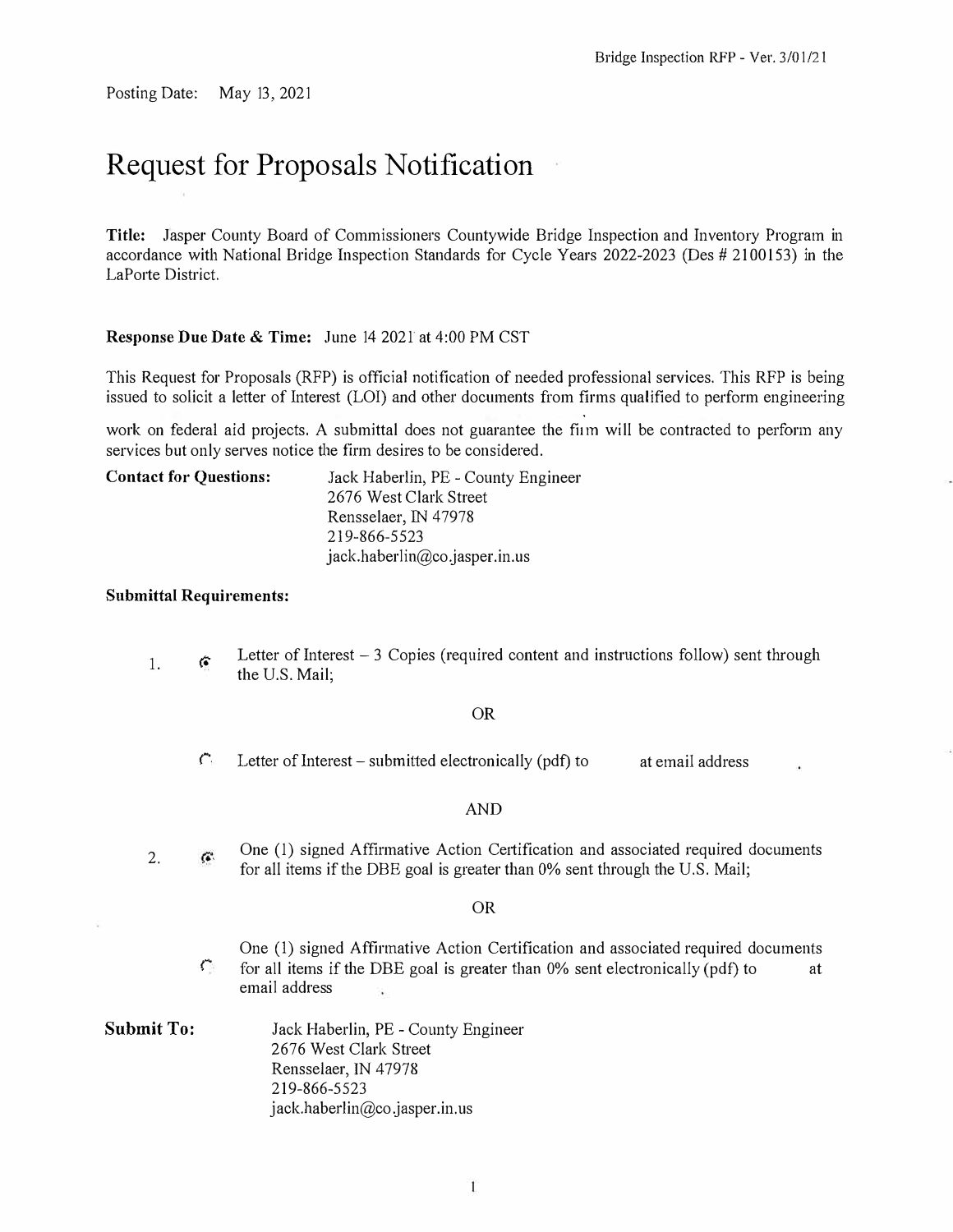### **Selection Procedures:**

Consultants will be selected for work further described herein, based on the evaluation of the Letter of Interest (LOI) and other required documents. The Consultant Selection Rating Form used to evaluate and score the submittals is included for your reference. Final selection ranking will be determined by:

- $\bullet$  The weighted score totals with the highest score being the top ranked firm
- $\Gamma$  Rank totals with the lowest rank total being the top ranked firm

### **Requirements for Letters of Interest (LOI)**

- General instructions for preparing and submitting a Letter of Interest (LOI).  $A<sub>1</sub>$ 
	- $\mathbf{I}$ . Provide the information, as stated in Item B below, in the same order listed and signed by an officer of the firm. Signed and scanned documents, or electronically applied signatures are acceptable. Do not send additional forms, resumes, brochures, or other material unless otherwise noted in the item description.
	- LOI's shall be limited to twelve (12) 8  $\frac{1}{2}$ " x 11" pages that include Identification,  $\overline{2}$ . Qualifications, Key Staff, and Project Approach.
	- $3<sub>1</sub>$ LOI's must be received no later than the "Response Due Date and Time"; as shown in the RFP header above. Responses received after this deadline will not be considered. Submittals must include all required attachments to be considered for selection.
- **B.** Letter of Interest Content
	- $1.$ Identification, Qualifications and Key Staff
		- a. Provide the firm name, address of the responsible office from which the work will be performed and the name and email address of the contact person authorized to negotiate for the associated work.
		- $\mathbf{b}$ . List all proposed sub consultants, their DBE status, and the percentage of work to be performed by the prime consultant and each sub consultant. (See Affirmative Action Certification requirements below.) A listing of certified DBE's eligible to be considered for selection as prime consultants or sub-consultants for this RFP can be found at the "Prequalified Consultants" link on the Indiana Department of Transportation (INDOT) Consultants Webpage. (http://www.in.gov/indot/2732.htm).
		- List the Project Manager and other key staff members, including key sub consultant  $C.$ staff, and the percent of time the project manager will be committed for the contract, if selected. Include project engineers for important disciplines and staff members responsible for the work. Address the experience of the key staff members on similar projects and the staff qualifications relative to the required item qualifications.
		- d. Describe the capacity of consultant staff and their ability to perform the work in a timely manner relative to present workload.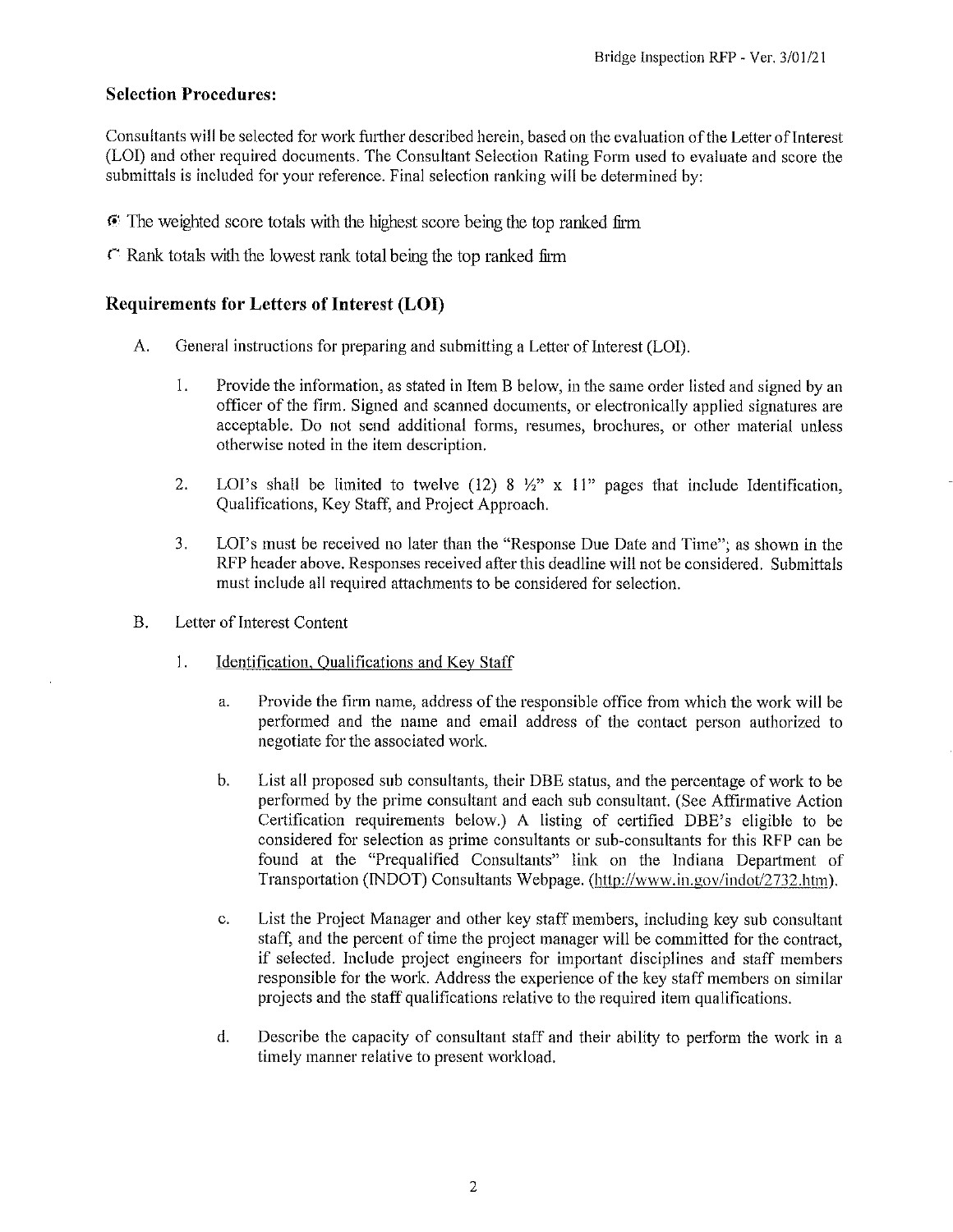- $\overline{2}$ Project Approach
	- Provide a description of your project approach relative to the advertised services. For a. project specific items confirm the firm has visited the project site. For all items address your firm's technical understanding of the project or services, cost containment practices, innovative ideas and any other relevant information concerning your firm's qualifications for the project.

### **Requirements for Affirmative Action Certification**

A completed Affirmative Action Certification form is required for all items that identify a DBE goal greater than "0", in order to be considered for selection. The consultant must identify the DBE firms with which it intends to subcontract.

On the Affirmative Action Certification, include the contract participation percentage of each DBE and list what the DBE will be subcontracted to perform.

If the consultant does not meet the DBE goal, the consultant must provide documentation in additional pages after the form that evidences that it made good faith efforts to achieve the DBE goal.

All DBE subcontracting goals apply to all prime submitting consultants regardless of the prime's status of DBE.

### **INDOT DBE Reciprocity Agreement with KYTC**

An Agreement between INDOT and the Kentucky Transportation Cabinet (KYTC) established reciprocal acceptance of certification of DBE firms in their respective states under the Unified Certification Program (UCP) pursuant to  $49$  CFR  $?26.81(e)$  and (f).

Copies of the DBE certifications, as issued by INDOT or the Kentucky Transportation Cabinet (KYTC), are to be included as additional pages after the AAC form for each firm listed on the AAC form. The following are DBE Locator Directories for each State Transportation Agency:

### INDOT: https://entapps.indot.in.gov/DBELocator/

#### KYTC: https://transportation.ky.gov/Civil-Rights-and-Small-Business-Development/Pages/Certified-DBE-Directory.aspx

Information about the Indiana DBE Program is available at: https://www.in.gov/indot/2674.htm.

Information about the KYTC DBE Program is available at: https://transportation.kv.gov/Civil-Rights-and-Small-Business-Development/Pages/default.aspx.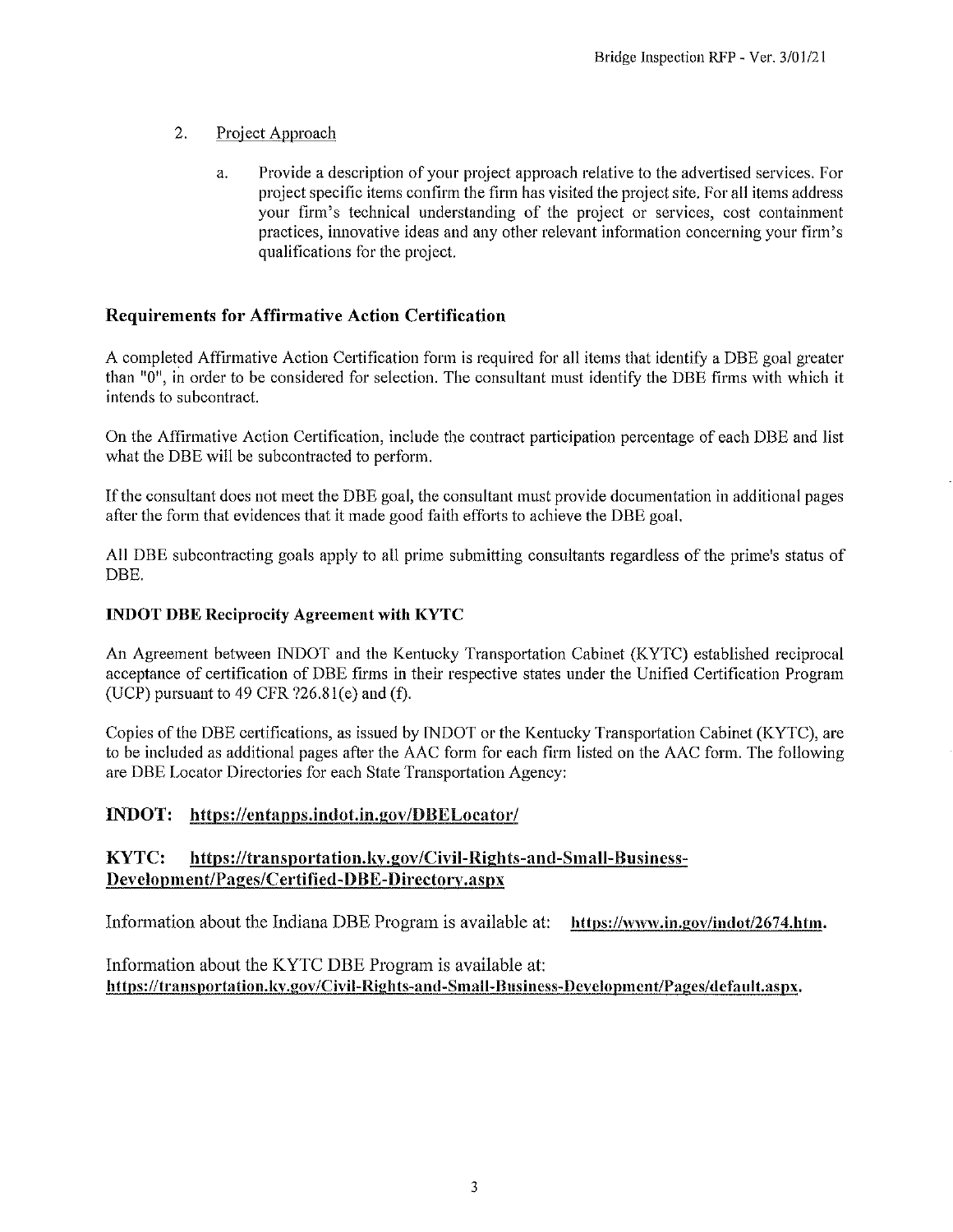## **Work item details:**

Local Public Agency: Jasper County Board of Commissioners

Project Location: Each Individual Bridge Site within Jasper County

Project Description: Countywide Bridge Inspection and Inventory Program in accordance with National Bridge Inspection Standards for Cycle Years 2022-2023.

INDOT Des#: 2100153

Services: Inspection of all highway bridges in the County including highway bridges within the cities and towns except State highway bridges, Federal Land bridges and privately owned bridges. Inspection Types and Frequencies are defined in below table:

| $\sum_{i=1}^n \sum_{j=1}^n \sum_{j=1}^n \sum_{j=1}^n \sum_{j=1}^n \sum_{j=1}^n \sum_{j=1}^n \sum_{j=1}^n \sum_{j=1}^n \sum_{j=1}^n \sum_{j=1}^n \sum_{j=1}^n \sum_{j=1}^n \sum_{j=1}^n \sum_{j=1}^n \sum_{j=1}^n \sum_{j=1}^n \sum_{j=1}^n \sum_{j=1}^n \sum_{j=1}^n \sum_{j=1}^n \sum_{j=1}^n \sum_{j=1}^n \sum_{j=1}^n \sum_{j$ |    |     |                |        |
|-----------------------------------------------------------------------------------------------------------------------------------------------------------------------------------------------------------------------------------------------------------------------------------------------------------------------------------|----|-----|----------------|--------|
| <b>Inspection Type/Months</b>                                                                                                                                                                                                                                                                                                     | 48 | 24  | $\frac{12}{2}$ | Other* |
| Routine                                                                                                                                                                                                                                                                                                                           |    |     |                |        |
| Number of Bridges                                                                                                                                                                                                                                                                                                                 |    | 125 | 1              |        |
| <b>Bridge Numbers</b>                                                                                                                                                                                                                                                                                                             |    |     | 281            |        |
| <b>Fracture Critical</b>                                                                                                                                                                                                                                                                                                          |    |     |                |        |
| Number of Bridges                                                                                                                                                                                                                                                                                                                 |    |     |                |        |
| <b>Bridge Numbers</b>                                                                                                                                                                                                                                                                                                             |    |     |                |        |
| Underwater                                                                                                                                                                                                                                                                                                                        |    |     |                |        |
| Number of Bridges                                                                                                                                                                                                                                                                                                                 |    |     |                |        |
| <b>Bridge Numbers</b>                                                                                                                                                                                                                                                                                                             |    |     |                |        |
| Complex                                                                                                                                                                                                                                                                                                                           |    |     |                |        |
| Number of Bridges                                                                                                                                                                                                                                                                                                                 |    |     |                |        |
| <b>Bridge Numbers</b>                                                                                                                                                                                                                                                                                                             |    |     |                |        |
| <b>Element</b>                                                                                                                                                                                                                                                                                                                    |    |     |                |        |
| Number of Bridges                                                                                                                                                                                                                                                                                                                 |    |     |                |        |
| <b>Bridge Numbers</b>                                                                                                                                                                                                                                                                                                             |    |     |                |        |
| Special                                                                                                                                                                                                                                                                                                                           |    |     |                |        |
| Number of Bridges                                                                                                                                                                                                                                                                                                                 |    |     |                |        |
| <b>Bridge Numbers</b>                                                                                                                                                                                                                                                                                                             |    |     |                |        |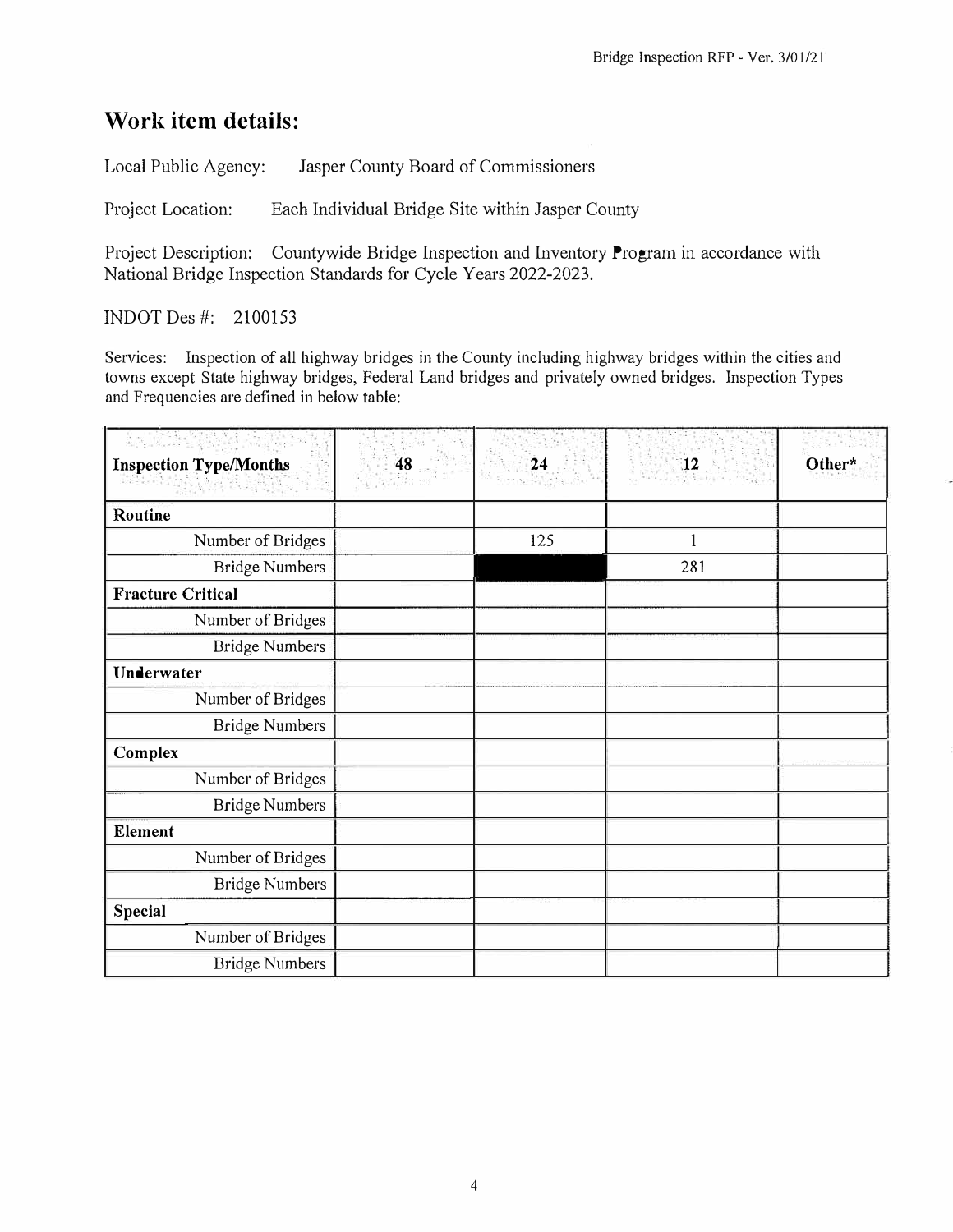Other<sup>\*</sup> - Provide frequency and justification (includes all bridges inspected outside of compliance months). Special – Define type of Special Inspection required with justification

Phases Included:

| Phase                | Year |
|----------------------|------|
| न्त                  | 2022 |
| IV TA                | 2023 |
| $\mathsf{\Gamma}$ ii | 2024 |
| $\Gamma$ IIA         | 2025 |

Month(s) Compliance Date: August

80% Federal Funding, 20% Local Funds Funding:

Term of Contract: July 1, 2022 through June 30, 2024

DBE goal:  $3\%$ 

Required Prequalification Categories:

- $\nabla$  14.1 Regular Bridge Inspection
- $\Gamma$  14.2 Complex Bridge Inspection
- $\Gamma$  14.3 Underwater/In-Water Bridge Inspection
- 14.5 Bridge Load Capacity Rating and Other Bridge Analysis/Training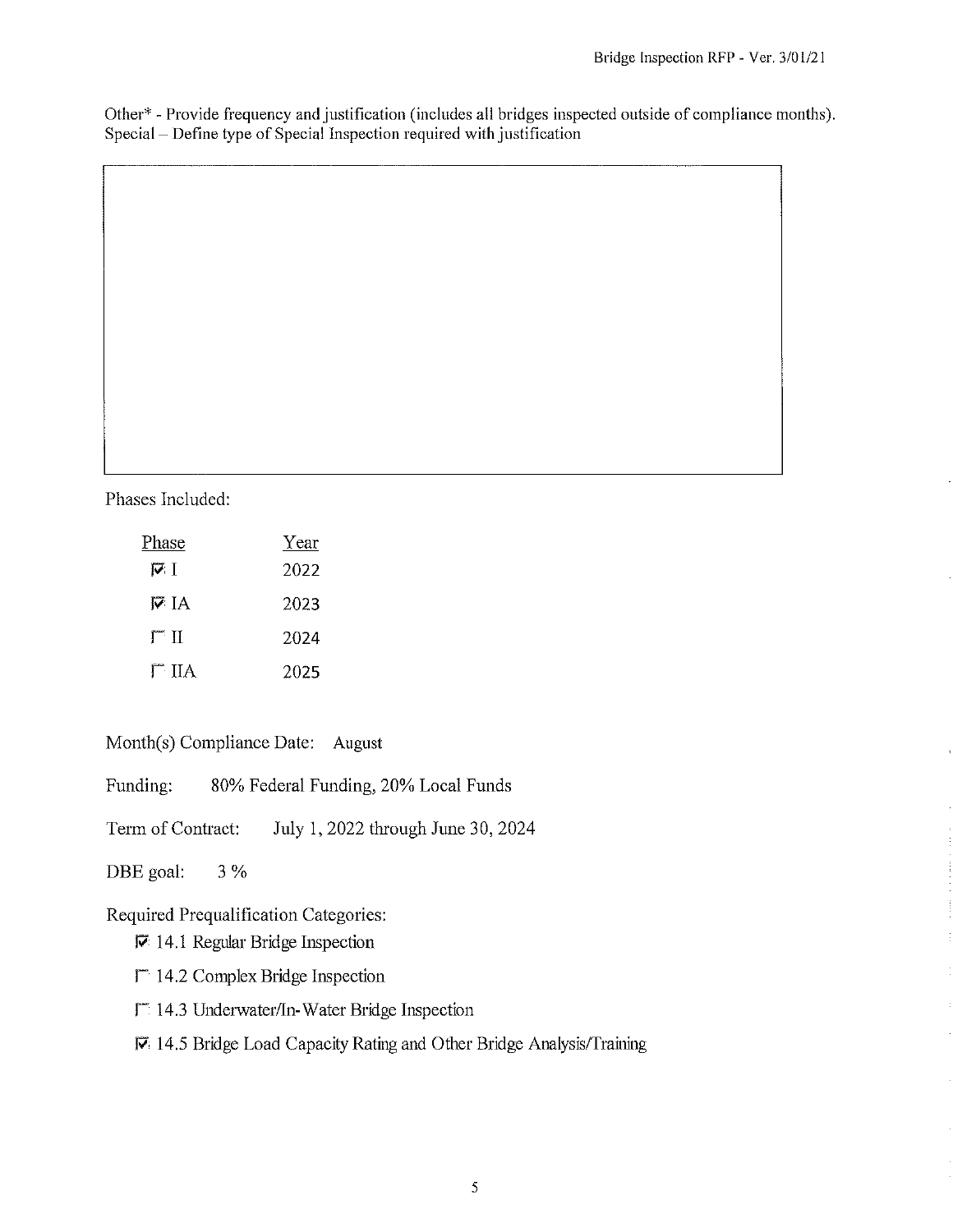### LPA Consultant Selection Rating Sheet for Bridge Inspections

### LPA Consultant Selection Rating Sheet for Bridge Inspections

Des #

RFP Selection Rating for

County

Consultant Name:

Countywide Bridge Inspection and Inventory Program for Cycle Years

| 医无骨折的 医内侧的<br><b>Evaluation Criteria to be Rated by Scorers</b> |                                                                                    |                  |              |        |                   |
|-----------------------------------------------------------------|------------------------------------------------------------------------------------|------------------|--------------|--------|-------------------|
| Category                                                        | <b>Scoring Criteria</b>                                                            | <b>Scale</b>     | <b>Score</b> | Weight | Weighted<br>Score |
|                                                                 | Performance evaluation score averages from historical performance data.            |                  | re espacial  |        |                   |
| Past<br><b>Performance</b>                                      | Quality score for similar work from performance database.                          |                  |              | 6      |                   |
|                                                                 | Schedule score from performance database.                                          |                  |              | 3      |                   |
|                                                                 | Responsiveness score from performance database.                                    |                  |              |        |                   |
| Capacity of                                                     | Evaluation of the team's personnel and equipment to perform the project on time.   |                  |              | 20     |                   |
| Team to do                                                      | Availability of more than adequate capacity that results in added value.           |                  |              |        |                   |
| Work                                                            | Adequate capacity to meet the schedule.                                            | $\boldsymbol{0}$ |              |        |                   |
|                                                                 | Insufficient available capacity to meet the schedule.                              | $-1$             |              |        |                   |
|                                                                 | Technical Expertise: Unique Resources that yield a relevant added value or         |                  |              |        |                   |
|                                                                 | efficiency to the deliverable.                                                     |                  |              |        |                   |
| Team's                                                          | Demonstrated outstanding expertise and resources identified                        | $\overline{2}$   |              |        |                   |
| Demonstrated                                                    | for required services for value added benefit.                                     |                  |              | 15     |                   |
| Oualifications                                                  | Demonstrated high level of expertise and resources identified                      |                  |              |        |                   |
|                                                                 | for required services for value added benefit.                                     |                  |              |        |                   |
|                                                                 | Expertise and resources at appropriate level.                                      | $\theta$         |              |        |                   |
|                                                                 | Insufficient expertise and/or resources.                                           | -3               |              |        |                   |
|                                                                 | Predicted ability to manage the project, based on: experience in size, complexity, | A.               |              |        |                   |
|                                                                 | type, subs, documentation skills.                                                  |                  |              |        |                   |
| Project                                                         | Demonstrated outstanding experience in similar type and complexity.                | $\boldsymbol{2}$ |              |        |                   |
|                                                                 | Demonstrated high level of experience in similar type and complexity.              | $\mathbf{I}$     |              | 20     |                   |
| Manager                                                         | Experience in similar type and complexity shown in resume.                         | $\overline{0}$   |              |        |                   |
|                                                                 | Experience in different type or lower complexity.                                  | $\overline{-1}$  |              |        |                   |
|                                                                 | Insufficient experience,                                                           | $-3$             |              |        |                   |
| Approach to<br>Project                                          | Project Understanding and Innovation that provides cost and/or time savings.       |                  |              |        |                   |
|                                                                 | High level of understanding and viable innovative ideas proposed.                  | $\overline{a}$   |              |        |                   |
|                                                                 | High level of understanding of the project.                                        | $\mathbf{1}$     |              | 15     |                   |
|                                                                 | Basic understanding of the project.                                                | $\bf{0}$         |              |        |                   |
|                                                                 | Lack of project understanding,                                                     | $-3$             |              |        |                   |
|                                                                 |                                                                                    |                  |              |        |                   |

Weighted Sub-Total:

Past Performance - Currently not available. This information will be provided to the LPA by INDOT once database is established.

It is the responsibility of scorers to make every effort to identify the firm most capable of producing the highest deliverables in a timely and cost effective manner without regard to personal preference.

I certify that I do not have any conflicts of interest associated with this consultant as defined in 49CFR118,36.

I have thoroughly reviewed the letter of interest for this consultant and certify that the above scores represent my best judgment of this firm's abilities.

Signature:

Print Name:

Title:

Date:

(Form Rev. 4-7-16)